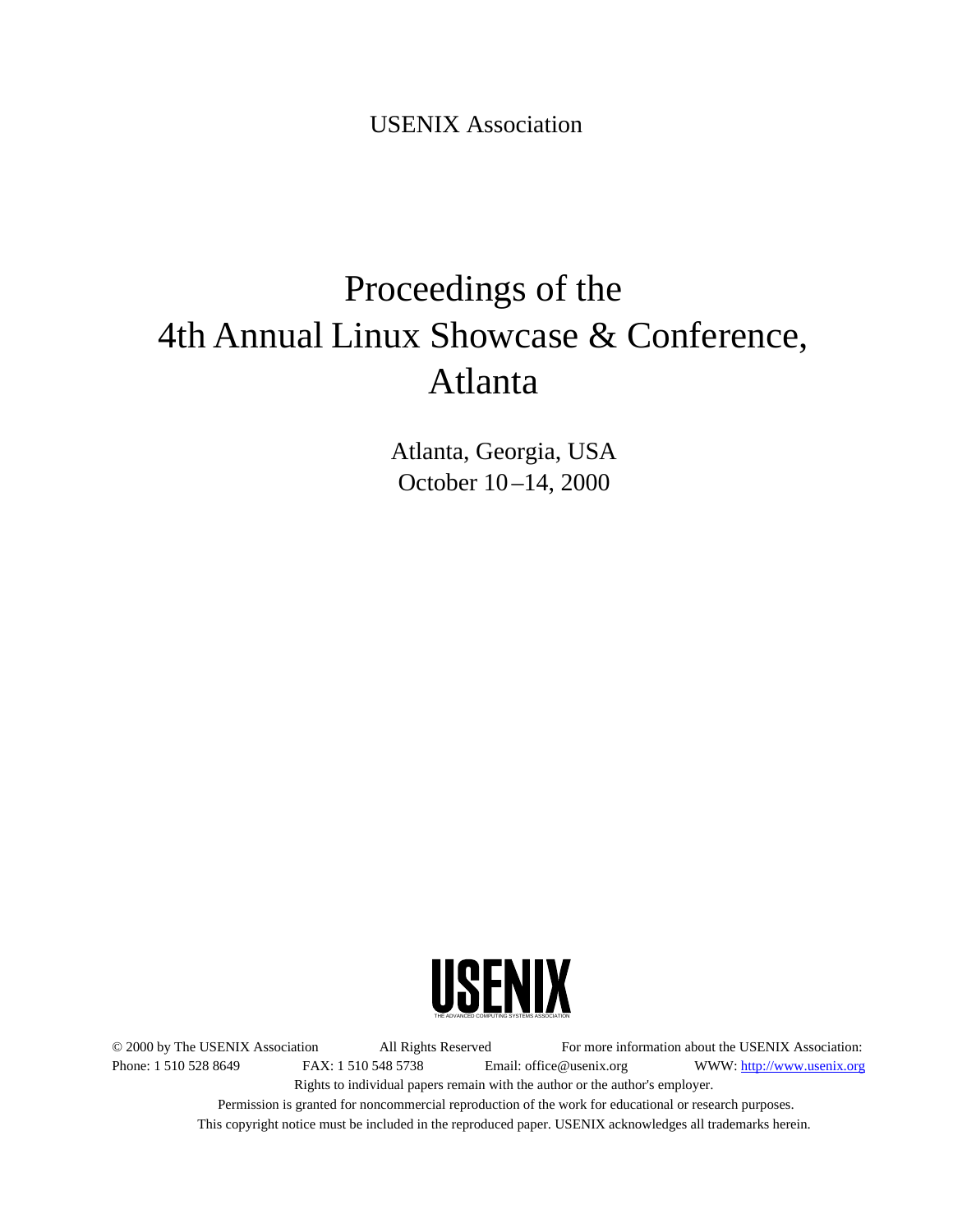# GCC 3.0: The State of the Source

Mark Mitchell Alexander Samuel CodeSourcery, LLC mark@codesourcery.com samuel@codesourcery.com

August 24, 2000

# 1 Introduction

The GNU Compiler Collection (GCC) is the most fundamental component of the GNU/Linux developer's toolchest. GCC, like the Linux kernel and the X windowing system, is a complex but important part of the GNU/Linux operating system. In fact, both the kernel and X are built with GCC, so, to a large extent, the speed and correctness of the entire system depends on GCC.

The next major release of GCC, GCC 3.0, will be released sometime late this year. This release of GCC will contain a number of features of considerable import to the community. In addition, the quality assurance processes for this release will be more stringent than in any previous release. Therefore, GCC 3.0 will likely be a more reliable compiler, and will be more capable of supporting the needs of an ever-expanding developer community, than previous releases of GCC.

Principal among the improvements will be a new, stable, industry-standard C++ application binary interface (ABI). This new C++ ABI will provide, for the first time, an assurance that  $C++$  programs compiled with one version of G++ can be linked with C++ libraries compiled with a different version of G++, and, in fact, with libraries compiled with other compilers.

In addition, GCC 3.0 will contain much improved support for Java, a number of new optimizations and bug fixes, improvements in compile-time performance, and new infrastructure to support future optimization and enhancement.

Because much of our work has focused on the C++ front-end, this paper will focus on C++-related work. That orientation should not be construed as implying that the other improvements in GCC 3.0 are less important. While a perhaps disproportionate amount of this paper focuses on the C++ ABI, we have attempted to describe, in somewhat less detail, some of the other highlights of the upcoming release.

## 2 General improvements

Significant efforts have been made during this release cycle to make GCC easier to maintain and improve in the future. Although these infrastructure investments do not have immediate user-visible benefits, their import cannot be overestimated. A well-organized, well-designed compiler means better compilers down the road.

#### 2.1 Runtime support library

GCC provides certain support functions (like support for arithmetic on numbers with more bits than are supported on the target hardware, and support for exception-handling) in a special library, traditionally called libgcc.a. On non-GNU/Linux systems, this kind of compiler support functionality is typically provided in the system C library. That is a workable solution if the same vendor produces both the C library and the compiler. When GCC runs on non-GNU systems, however, there is no way to control the contents of the C library, and GCC must therefore provide its own runtime support library.

Unfortunately, libgcc.a contains some global data. It is important that there be only one copy of this global data in a complete program. However, in earlier versions of GCC, libgcc.a was linked into every shared library created by GCC. That could result in multiple copies of the global data, and incompati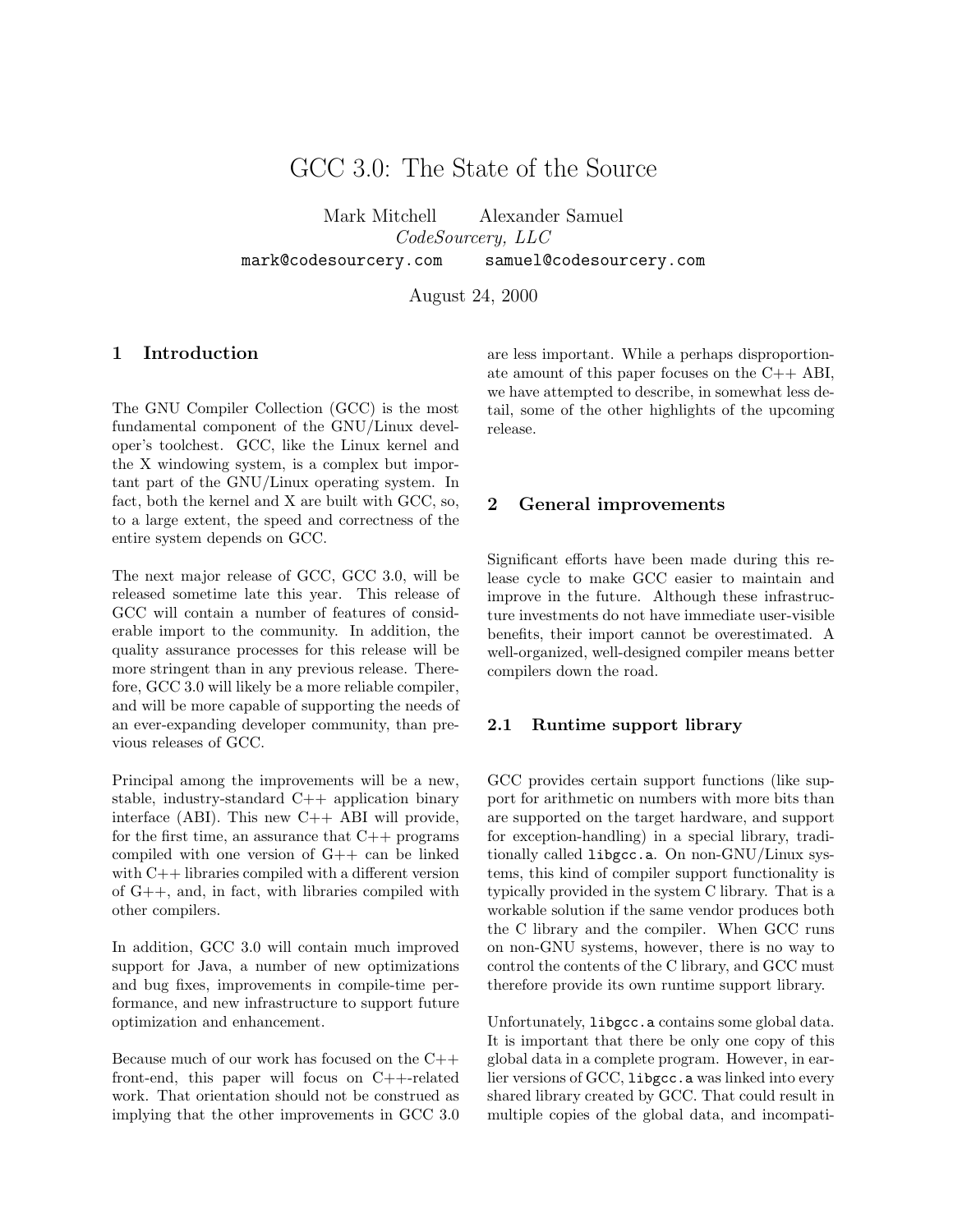ble support routines, in a complete executable, with the result that linking together shared libraries compiled with different versions of GCC did not always work.

In GCC 3.0, these problems will be solved by providing libgcc as a shared library. Libraries and executables will be linked against this shared library, which should prevent the kinds of incompatibilities described above.

#### 2.2 Memory management

The memory management scheme used by the compiler itself was radically altered for the GCC 3.0 release. Memory allocated by the compiler is now garbage collected; previous releases used a complex system of memory pools. This change greatly reduced the number of memory-allocation bugs in the compiler, and simplified the implementation of new features.

Use of garbage collection, and other associated improvements associated with memory management, have dramatically reduced the memory footprint of the compiler in some cases. There have been improvements as great as 60% (from approximate 300 MB to approximately 100MB) when compiling some C++ programs.

#### 2.3 Parsing whole functions

In early 2000, we converted the  $C++$  front-end to produce a parse-tree for an entire function. (Previously, parse-trees were only available for individual statements.) G++ can now parse all of the code for a function before committing to the code shape for the function. This change has already lead to significant developments. The  $C++$  front-end takes advantage of this representation to perform function inlining at a higher level, which allows more functions to be inlined with less memory usage. Future optimizations will take advantage of the fact that the parse tree for the complete function is available. For example, the "scatter-gather" optimization whereby a structure with several scalar members is treated simply as a collection of scalars can be implemented using the new representation.

Furthermore, the availability of a parsed representation of the entire program makes possible entirely new tools. A research group at Stanford is making use of the new representation to perform domainspecific error checking; they have, for example, detected bugs in the Linux kernel that could result in deadlocks. This analysis is only possible because the compiler is able to provide the error-checking tool with a representation of the entire program.

In addition, SGI was able to connect the  $G++$  frontend to their IA64 back-end with relative ease by taking advantage of the new representation. They simply translated G++'s high-level representation for the program into a format understood by the SGI optimizers. In the future, it is likely that source browsers and other similar tools will also take advantage of these features. In fact, there has even been discussion of providing a plug-in interface that would allow the insertion of domain-specific optimization passes.

In the near future, we will convert the C front-end to use the same representation as the C++ frontend, which will yield all of the improvements listed above for C as well as C++.

# 2.4 Using the flow graph

Richard Henderson and others have made dramatic improvements to the optimization framework used by GCC. In particular, Richard's work allows GCC's optimization passes to access the flow graph for the function in a convenient way. (The flow graph shows where branches and loops can occur in the function.) Optimizations based on the flow graph are so-called "global" optimizations. The use of these techniques will allow the compiler to perform much more comprehensive optimizations than was previously possible.

GCC contains some experimental code to translate to and from single static assignment (SSA) form. SSA form is a means of representing the program that allows the compiler to perform many optimizations more easily. A compiler that takes advantage of SSA form can generate better code, and it can generate that code faster. In the future, we hope to convert many of GCC's high-level optimization passes to use this framework.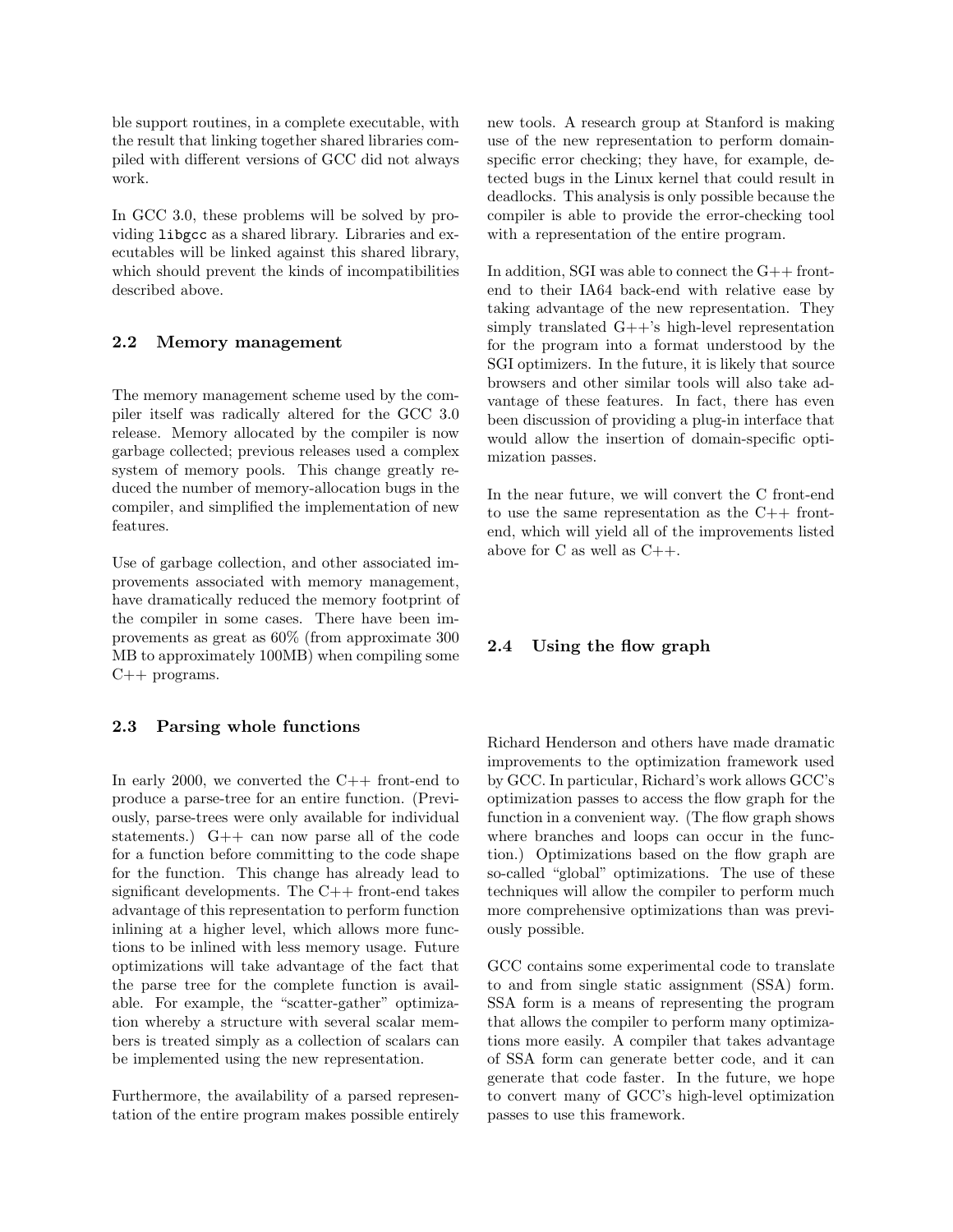#### 2.5 New optimizations

GCC 3.0 contains some powerful new optimizations. A new basic block reordering pass reorders generated code to improve cache performance based on either estimates of branch probabilities, or using output from profiled execution of the code. New exception-handling optimizations take advantage of throw specifications to eliminate unneeded exception handlers.

Perhaps most importantly, GCC 3.0 will contain a ground-up rewrite of the x86 back-end. Since so many GNU/Linux users run on x86, improvements in this area are clearly very important. The new back end describes the architecture much more accurately, and thereby allows GCC to generate considerably better code. There are also new optimizations targeting AMD's Athlon processor as well Intel's Pentium II and Pentium III processors.

#### 2.6 Java

GCC 3.0 will include the GCJ Java compiler and the libgcj runtime support libraries. GCJ compiles Java code directly to native code just as the C, C++, and Fortran compilers do. In fact, GCJ uses the same object layout for Java objects that is used by GCC for  $C_{++}$  objects, so it is relatively easy to write programs that consist partly of C++ code and partly of Java code.

GCJ supports most Java language features present in version 1.1 of the JDK. As of yet, the library does not support many of the popular Java APIs available from Sun, but work is underway on the implementation of these APIs.

#### 2.7 Bug tracking

The GCC project now makes use of the GNATS bug-tracking tool. That tool has made it a lot easier for users to report bug reports and for the GCC maintainers to respond to them. Geoff Keating set up an automated regression-testing tool that informs contributors when changes cause regressions in the GCC test suite. Increased reliance these automated tools will make it easier to make high-quality GCC releases.

# 3 C++ improvements

In recent releases of GCC, such as the GCC 2.95 release, GCC's support for modern C++ programming has increased dramatically. Our contributions have brought considerable improvements in ANSI/ISO conformance, increased the robustness of the compiler considerably, improved compiletime performance, introduced new optimizations, and improved error-reporting. The GCC 2.95 release was the first to compile complex expressiontemplate programs, such as programs using the Blitz numerical programming library.

However, there has not been a stable  $C++$  ABI. The ABI includes decisions made by the compiler as to how big objects will be, where data members will be located within an object, and the interfaces to runtime support functionality like exception-handling and run-time type identification. If the ABI changes between two versions of a compiler, then libraries created with the first version of the compiler cannot be linked with code compiled with the second version, and vice versa.

Frequent changes in the ABI therefore prevent people from distributing binary versions of C++ libraries. Distributors of free or open-source libraries suffer since it is harder for users to easily download the library. (Just because the source is available does not mean that users want to actually compile the source! The success of the various GNU/Linux distributions is proof of this fact; users are happy to be able to easily install the system without having to compile everything themselves.) Proprietary vendors suffer to an even greater degree; they do not wish to distribute source code, and they cannot easily provide object code that will work smoothly with various versions of the compiler.

The C++ ABI has changed frequently between previous GCC releases for a variety of reasons. To some extent, it has changed accidentally; changes to the compiler can result in inadvertent changes to the ABI. Until now, there have been no tests in the GCC test-suite that specifically test the C++ ABI, and for that reason it has been difficult to verify that changes to the compiler did not alter the ABI. The ABI has also changed out of necessity; as additional features mandated by the ANSI/ISO C++ standard have been implemented, ABI changes have been required in some cases.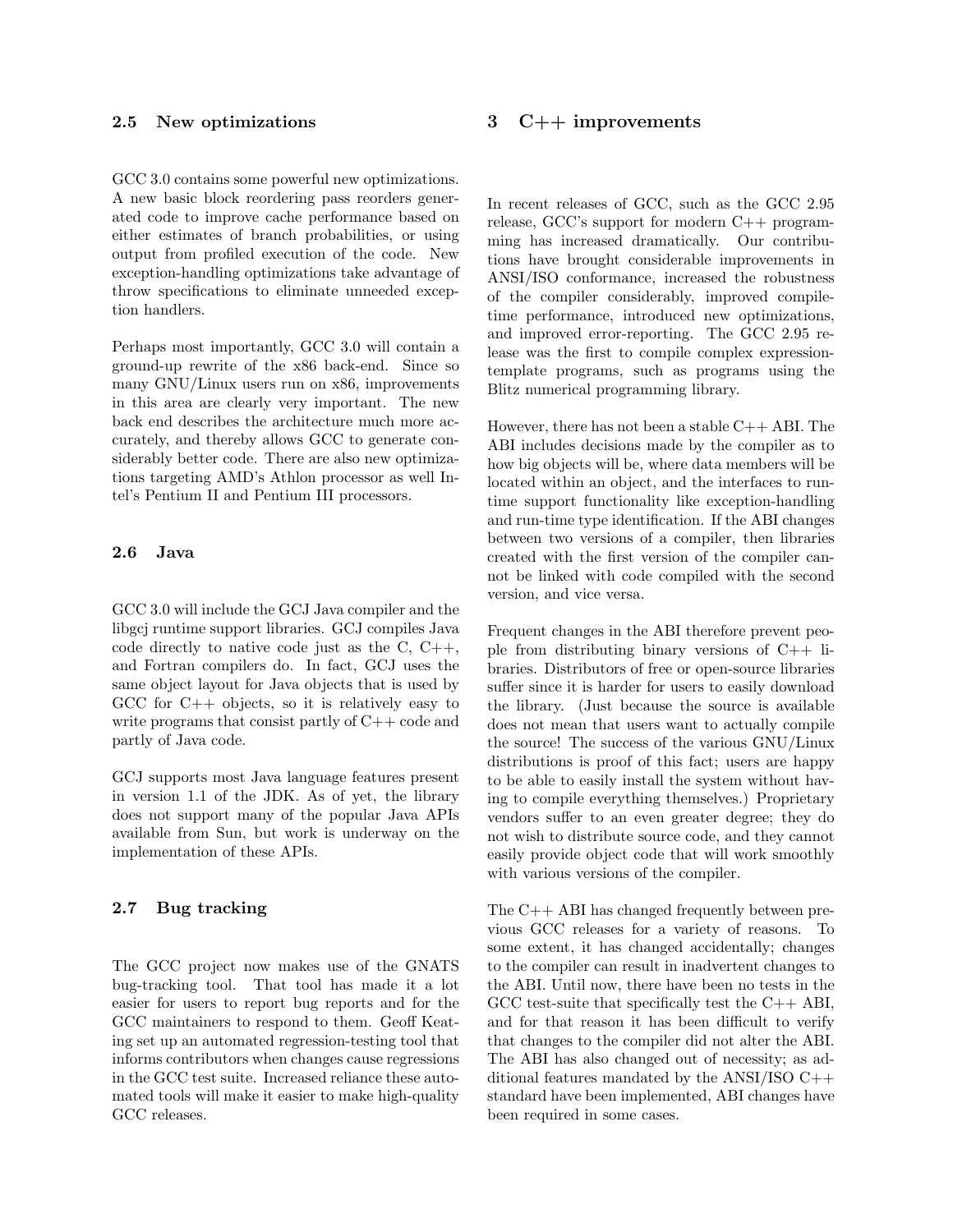The GCC maintainers have recognized the value in a stable C++ ABI for some time, and had in fact begun to work on implementing a new ABI. Fortuitously, a number of UNIX vendors and other interested parties joined forces to develop a C++ ABI for Intel's new IA-64 architecture. Their goal was to enable programs compiled with one compiler to link with libraries compiled with another compiler, or even to run a program compiled for one IA-64 operating system on another IA-64 operating system. (For example, a program compiled for the Monterey operating system being developed by IBM and SCO could be run on GNU/Linux, provided that the necessary support libraries on both systems adhere to the specified ABI.)

We participated in the effort to formulate the IA64 C++ ABI, and have now completed implementations of the ABI in G++ and in other compilers. Although the new ABI has only been formally specified for the IA-64 architecture, the ABI has been generalized to handle other architectures as well, since most of the design choices are equally applicable. So GCC 3.0, and subsequent releases of GCC, will use this same ABI on all architectures. The new ABI should greatly increase the ability of vendors to ship libraries that can be linked with versions of GCC that are released after the library was created.

In fairness, it is likely that some bugs remain in the GCC 3.0 ABI implementation. These bugs might necessitate minor changes in the future, but we expect that any such changes will not impact most programs, and should be resolved in the relatively near future.

#### 3.1 Benefits of the new ABI

The new ABI has many benefits in addition to the stability that it will bring. In particular, the ABI committee worked hard to reduce the performance penalties long associated with some C++ features. Some programmers have avoided C++ altogether because of perceived performance problems. Others have formulated coding standards that prohibit the use of virtual functions, virtual base classes, or exception-handling in order to maximize performance. The committee took the implicit criticisms seriously, and attempted to design an ABI that would minimize the costs associated with these features. Many of the design decisions were based on existing practice in compilers available from EDG,

HP, IBM, SGI, Sun and other vendor. Therefore, credit for these designs should be attributed not to the committee, but to the original designers of these optimizations.

Some of the changes in the new ABI are necessary simply to ensure correctness. For example,  $C++$ has complex rules involving how virtual function calls should be dispatched during object construction and destruction. These rules could not be implemented using the G++ ABI on Linux, with the result that the GCC maintainers received frequent bug reports about which nothing could be done. The new ABI also contains a number of performance improvements, including dramatically shorter mangled names, reduced memory usage, and faster virtual function calls.

#### 3.1.1 Mangled names

Many users reported mangled names of several kilobytes; in most cases the new ABI will reduce the length of these names to tens of characters. That change will reduce the size of object files, and make linking faster.

Much of the improvement stems from the observation that type signatures for template functions (which typically have the longest mangled names), often involve the same types. For example, the full signature for for vector  $\prec$ vector $\prec$ int $\gt$  is:

```
vector<
  vector<int, std::allocator<int>>,
  std::allocator<std::vector<int,
                 std::allocator<int> > > >
::vector(void)
```
Here, the templates vector and allocator are repeated several times. If the element type was itself a template type, then there could be even more repetition.

Using the old ABI, the mangled name for this constructor is the following 173-character string:

```
__Q23stdt6vector2ZQ23stdt6vector2ZiZ
  Q23stdt9allocator1ZiZQ23stdt9allocator1Z
  Q23stdt6vector2ZiZQ23stdt9allocator1ZiRC
  Q23stdt9allocator1ZQ23stdt6vector2ZiZ
  Q23stdt9allocator1Zi
```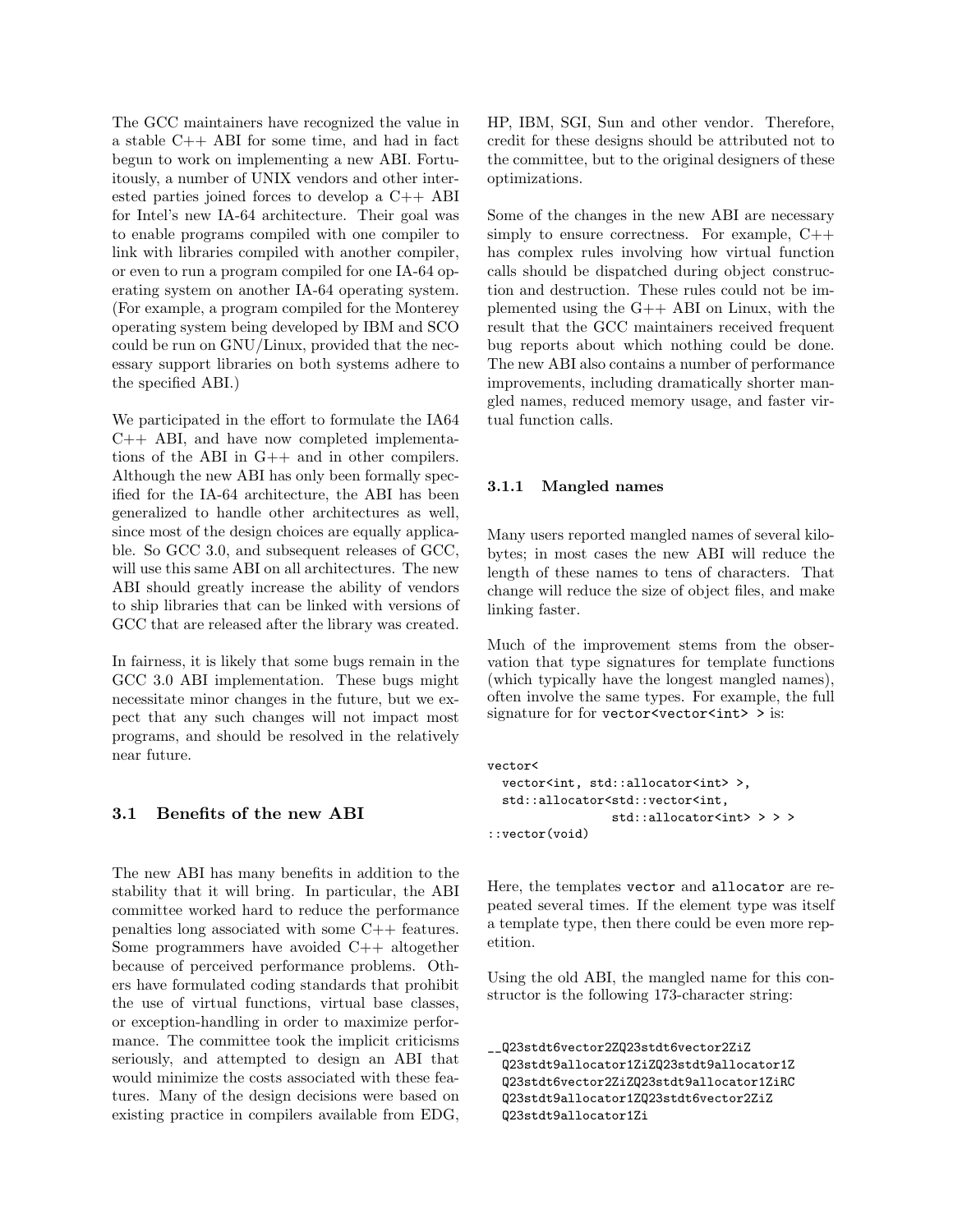Using the new ABI, this same function is mangled as the more reasonable 39-character string:

\_ZNSt6vectorIS\_IiSaIiEESaIS1\_EEC1ERKS2\_

These compression techniques make for even greater savings when using more complex templates, such as those found in complex expression-template libraries. Part of the reason for the savings in this example is that the new mangling scheme also contains special abbreviations for some of the names in the standard library, including std::string. Since so many functions take parameters that involve these types, these abbreviations are very valuable.

#### 3.1.2 Constructing virtual bases

The new ABI reduces the penalty for using virtual bases in several ways. Consider a constructor for a class that has virtual base classes. That constructor must decide whether or not to call the constructor for the virtual base subobject. The constructor for the virtual base class should not be called more than once for any single object. In the old ABI, the constructor took an additional parameter that told it whether or not to construct the virtual base classes. When a complete object was created, its constructor was called with the parameter set to a non-zero value. This value indicated that virtual base classes should be constructed. When the constructor for the complete object called base class constructors, the extra parameter was set to zero to indicate that constructors for virtual base classes should not be run again.

Unfortunately, setting up the parameters, and then checking their values, can take a substantial amount of time. The new ABI defines two different entry points for each constructor: one that constructs virtual bases, and one that does not. These may be alternate entry points into the same function, or they may be entirely separate functions; the choice is up to the compiler. Using alternate entry points, rather than a parameter, to distinguish between the constructors eliminates the run-time overhead of passing and checking the parameters.

#### 3.1.3 Laying out virtual bases

As another example of the sorts of improvements provided by the new ABI, we consider the way in which virtual base classes are laid out. Virtual base classes present a problem in that their location, relative to the derived class that contains them, is not known when the program is compiled. For example, consider this fragment:

```
class V {
public:
  virtual void f();
  int i;
};
class D1 : virtual public V {
public:
  double d1;
};
void f (D1* d1) { d1->i = 3; }
```
The location of i, relative to d1, depends on the dynamic type of the object pointed to by d1. That this is the case stems from the fact that V is a virtual base; there is only one copy of V even in multiple classes in a hierarchy derived from V.

Traditionally, G++ (following the lead of the original AT&T implementation of  $C++$ ), handled virtual bases by creating, in the derived class, a pointer to the virtual base. When D1 is used as a base class, it is laid out like the following C structure:

```
struct D1 {
  double d1;
  V* vbase;
};
```
A complete object of type D1 looks like:

```
struct D1_Complete {
  double d1;
  V* vbase;
  V v;
};
```
The v field is filled in with the address of the virtual base v. So, the expression  $d1-\overline{\phantom{a}}=3$  would have been implemented as d1->vbase->i = 3.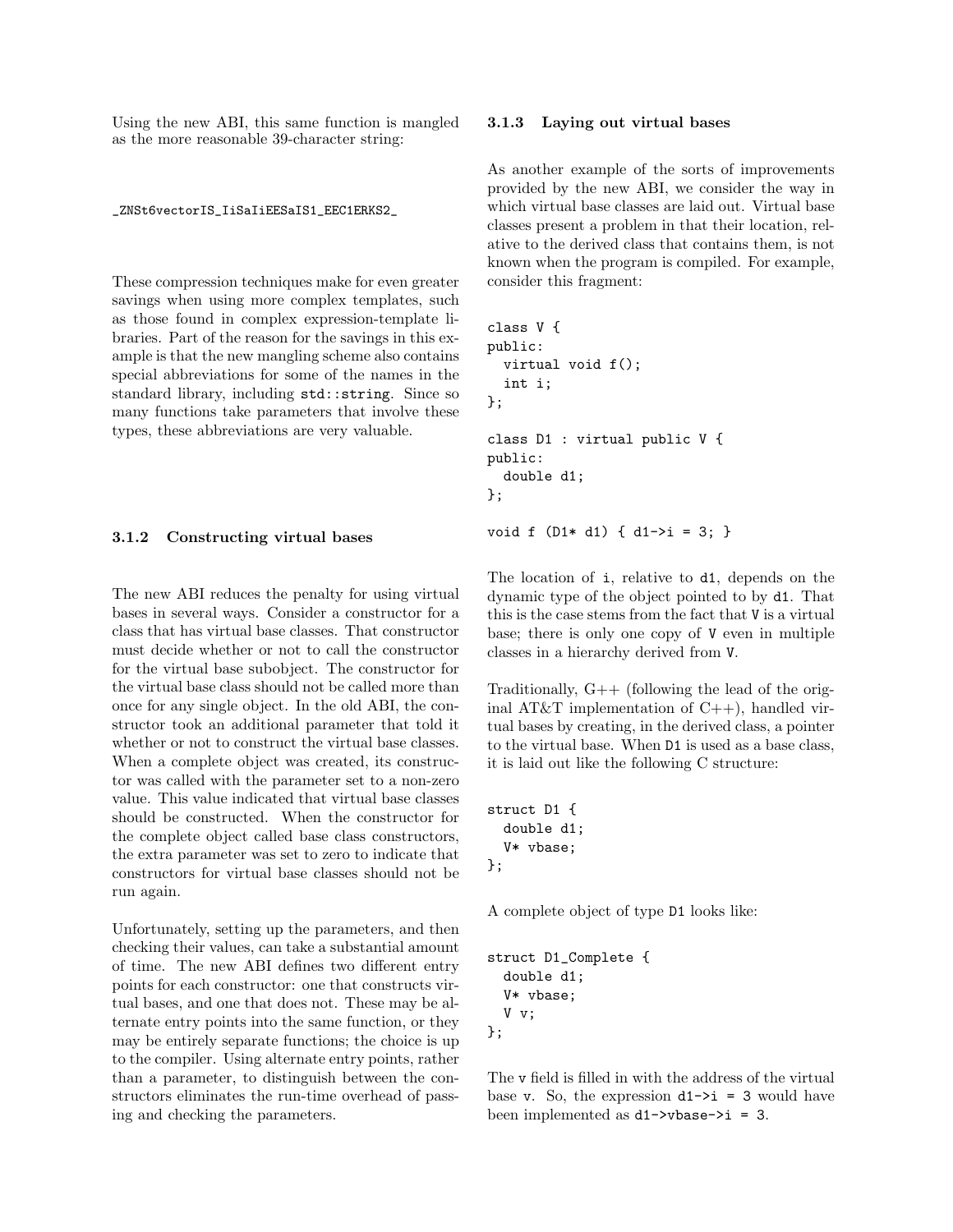Now, consider what happens if several classes derived from V. For example, suppose we extend our example with:

```
class D2 : virtual public V { double d2; };
class D : public D1, public D2 {};
```
The layout for a complete object of type D would look like:

```
struct D_Complete {
  D1 d1base;
  D2 d2base;
  V vbase;
};
```
Note that both D1 and D2 contain pointers to V. Using this scheme, a complex hierarchy with many virtual bases, a large percentage of the space consumed by an object can end up devoted to pointers to virtual bases. The old ABI squandered not only space (because of all the pointers), but also time: initializing all of the pointers makes object construction and destruction unnecessarily costly.

In practice, hierarchies making use of virtual bases almost always make use of virtual functions. Therefore, each object already contains a "vtable pointer", i.e., a pointer to a virtual function table. Dynamic dispatch is implemented using the virtual function table; when the ith virtual function in a class is called, control is transferred to the address given by the ith entry in the virtual function table. In addition to the virtual function addresses, the new ABI stores offsets from derived classes to their virtual bases in the virtual function table. This mechanism eliminates the need to store pointers to virtual bases in the objects themselves, thereby eliminating both the space penalty, and the time penalty for initializing the objects.

# 3.2 C++ standard library

The implementation of the  $C++$  standard library that shipped with GCC 2.95.2 and previous releases was woefully out-of-date. It provided no support for wide characters or locales, did not place names in the std namespace, did not support templatized I/O streams, and contained numerous other deficiencies.

Benjamin Kosnik and others have worked very hard over the last several years on a ground-up rewrite of the library. GCC 3.0 will be the first GCC release to use the new standard library, which is now mostly complete. Already, the deficiencies mentioned above have been repaired, and users will find that the new library conforms much more closely to the ANSI/ISO  $C_{++}$  standard.

# 3.3 C/C++ preprocessor

GCC 3.0 will include a new implementation of the C preprocessor, contributed by Zack Weinberg and others. The new preprocessor is faster than the old preprocessor. More importantly, the new preprocessor will allow direct integration with the compiler front-ends themselves. Presently, GCC first creates a temporary file containing the preprocessed source file. The front-ends then process this preprocessed file. The overhead of writing, and then reading, the temporary file is considerable.

In addition, the process of tokenization is needlessly duplicated between the preprocessor and the compiler front-ends. For example, when confronted with the string f (71) the preprocessor determines that the token stream consists of an identifier, an opening parenthesis, a numeric literal, and a closing parenthesis. The compiler must perform the same analysis.

The new preprocessor will be able to connect directly to the compiler front-ends, without using an intermediate file. In this way, the overhead of reading and writing the file will be eliminated, as will the redundant retokenization. In this way, the compiletime performance of GCC should be improved substantially. Initial measurements show as much as a 10% speedup when compiling some programs with the new preprocessor.

# 4 Future directions

The GCC community has already started talking about what will happen after GCC 3.0. In addition to the usual improvements, we are hoping to incorporate two new languages into the GNU Compiler Collection: Pascal and ADA. Unifying the development groups that have been working on these front